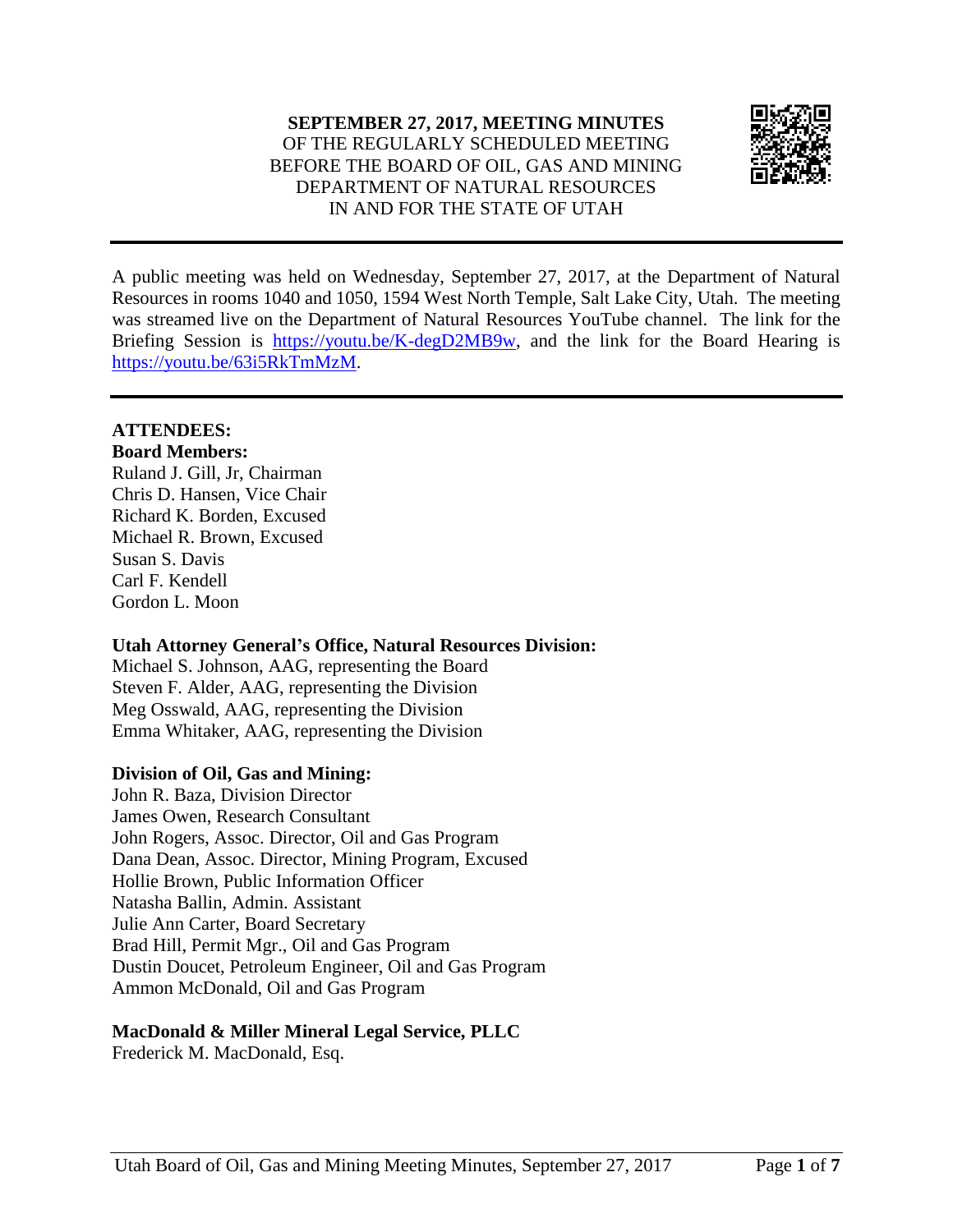#### **Finley Resources Inc**.

Scott Pitzer, Landman Gary Lauman, Exploration/Exploitation Manager (Geology) Patrick Porter, Exploitation Manager (Reservoir Engineering)

**Ray Quinney & Nebeker P.C.**

Kelly A. Williams, Esq.

#### **Hewitt Operating Inc**

Larry Chambers, 4Corners Well Service, Inc., President David A. Wavrek, PhD., Petroleum Systems International Inc., President Doug Hewitt, Hewitt Operating Inc. Jeremiah Burton Chris Cannon

#### **Members of the Public**

Mr. Terry Marasco, Utah Mountains of Clean Air

#### **BRIEFING SESSION:**

The Chairman of the Board, Ruland J Gill, Jr., called the meeting to order at 9:00 a.m. Mr. John R. Baza. Director of the Division of Oil, Gas, and Mining, conducted the briefing session.

The Division of Oil, Gas and Mining will conduct a Briefing Session at 9:00 a.m.:

1. October Field Trip

The Division has planned a field trip for the Board tour Compass Minerals' Great Salt Lake Mine in Weber County, Utah.. The field trip will be on Tuesday, October 24, 2017.

2. Commission for Stewardship of Public Lands Letter

Mr. John R. Baza, Director, reported on a letter received from the Commission for Stewardship of Public Lands regarding the Public Lands Transfer. The Commission has requested information from the Division regarding how a potential public lands transfer would affect the Division.

Ms. Emma Whitaker, O'Hara fellow, DNR AG's office, reported on actions that will be taken to respond to the Commission's request for information.

3. Proposed Board Hearing Schedule for 2018

Mr. John R. Baza presented the proposed Board hearing schedule for 2018 to the Board members. Mr. Gill requested that the January hearing dates for 2018 and 2019 be moved one week. The proposed hearing schedule will be updated to include the requested changes and the Board will be asked to ratify the schedule for 2018 at the October Board Hearing.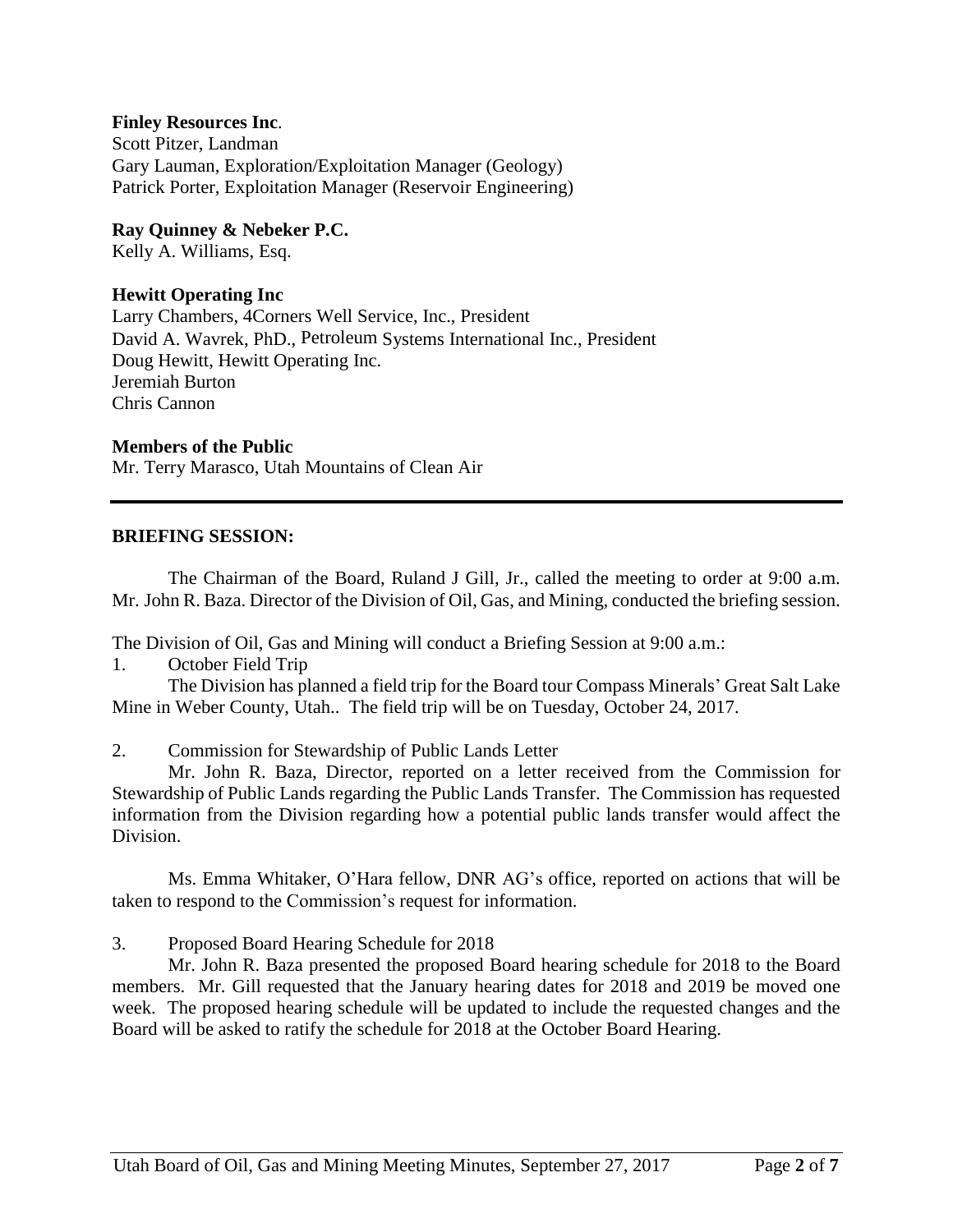- 4. Other
	- Congratulations to Ms. Emma Whitaker and Mr. James Owen for passing the bar exam.
	- Discussion of the Board's Holiday Social.
- 5. Next Month's Agenda and Division Calendar
	- The next Uintah Basin Oil and Gas Collaborative meeting is in Duchesne on October 12, 2017.
	- The next Board hearing will be on October 25, 2017.
- 6. Opportunity for Public Comment

The Board Chairman, Ruland J Gill, Jr., opened the meeting for public comment. Comments were taken from Mr. Terry Marasco, representing Utah Mountains of Clean Air, 260 South 500 East, Salt Lake City, Utah 84102, regarding Kennecott's bond status, and a hypothetical public lands transfer.

Seeing no other comments, the briefing session adjourned at 9:50 a.m. The formal portion of the meeting is scheduled to begin at 10:00 a.m.

The Board will hear the following Matters at 10:00 a.m.:

1. Docket No. 2017-013 Cause No. [RO&G-2017-01](http://ogm.utah.gov/amr/boardtemp/redesign/2017/06_Jun/Dockets/2017-013_RO&G-2017-01_40-6-2(4)and-2(11).php) – In the matter of Rulemaking to further define the manner in which an owner consents to the drilling and operation of a well and agrees to bear the owner's proportionate share of the costs as referenced in the recently-amended definitions of "Consenting Owner" and "Nonconsenting Owner" found at Utah Code Section 40-6-2(4) and 40-6-2(11).

Time: 10:07 a.m. to 10:00 a.m.

Board Members present – Ruland J. Gill, Jr, Chairman, Chris D. Hansen, Vice-Chair, Susan S. Davis, Carl F. Kendell, and Gordon L. Moon. Richard K. Borden, and Michael R. Brown were excused.

Counsel for the Board – Michael S. Johnson, Assistant Attorney General, Utah Attorney General's Office, Natural Resources Division.

Counsel for the Division – Steven F. Alder, Meg Osswald, and Emma Whitaker, Assistant Attorneys General, Utah Attorney General's Office, Natural Resources Division. Witnesses: Dustin Doucet, Brad Hill, Josh Payne, and John Rogers.

Mr. Ruland J Gill, Jr., reported on the status of this rulemaking. The Board plans to take and invite significant input from affected parties on future rulemaking. The board directed the Division to start the informal rule making process.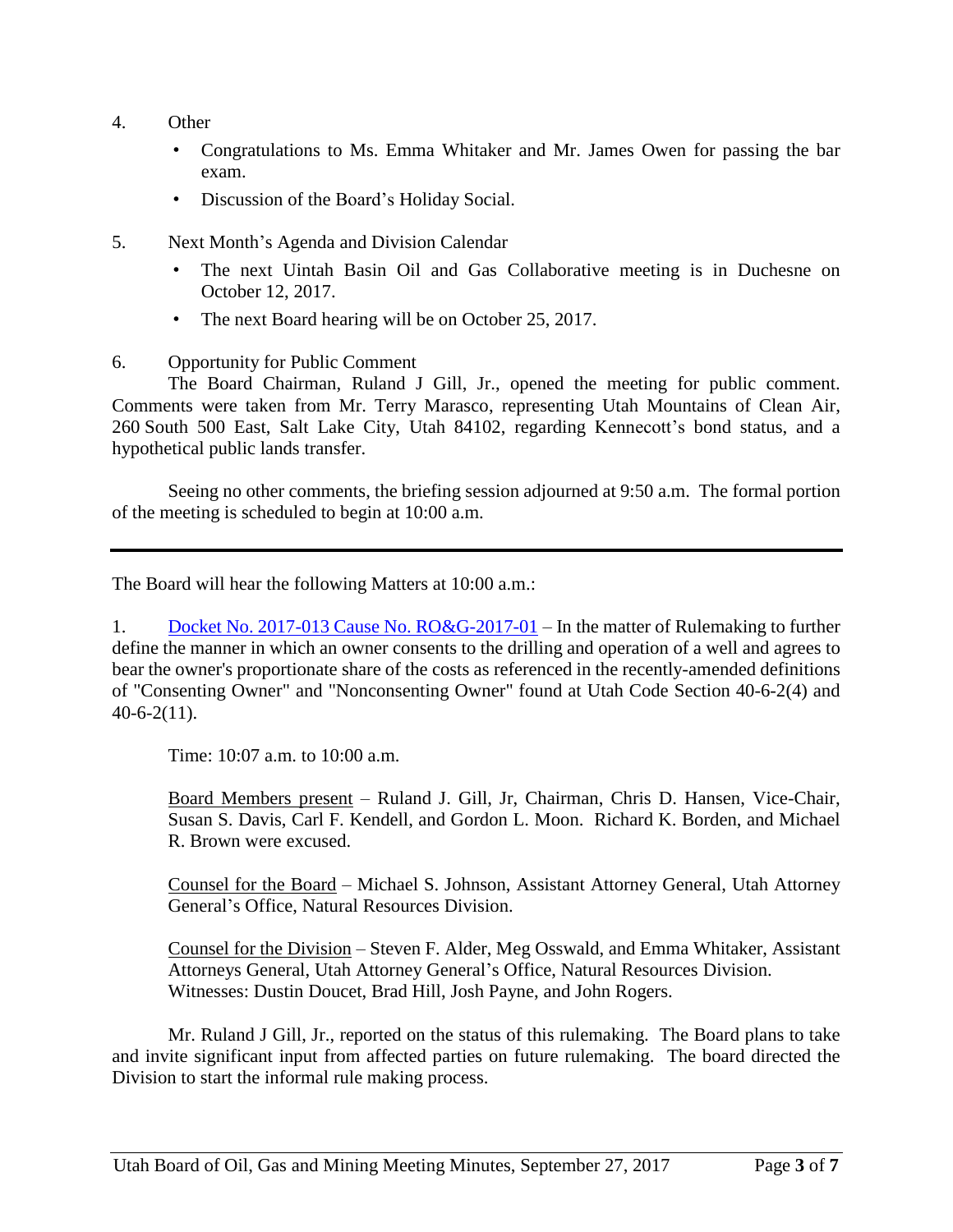Mr. Ruland J. Gill, Jr, Chairman, Mr. Chris D. Hansen, Vice-Chair, Ms. Susan S. Davis, Mr. Carl F. Kendell, and Mr. Gordon L. Moon were present to participate at the hearing and vote on the matter. Mr. Richard K. Borden, and Mr. Michael R. Brown were excused.

2. Docket No. [2017-015](http://ogm.utah.gov/amr/boardtemp/redesign/2017/09_Sep/Dockets/2017-015_139-145_Newfield.php) Cause No. 139-145 – In the matter of the Request for Agency Action of NEWFIELD PRODUCTION COMPANY for an order granting an exception location for the Knoll 13-10-4-2-15-7H short lateral horizontal well located in Sections 10 and 15, Township 4 South, Range 2 West, USM, Duchesne County, Utah.

*(Newfield will provide an update regarding efforts to comply with the requirements of the Board's Emergency Order. At the Board's discretion, the Emergency Order may be extended through to the October 25, 2017, Board hearing.)*

Time: 10:11 a.m. to 10:19 a.m.

Board Members present – Ruland J. Gill, Jr, Chairman, Chris D. Hansen, Vice-Chair, Susan S. Davis, Carl F. Kendell, and Gordon L. Moon. Richard K. Borden, and Michael R. Brown were excused.

Counsel for the Board: Michael S. Johnson, Assistant Attorney General, Utah Attorney General's Office, Natural Resources Division.

Counsel for the Division: Steven F. Alder, Assistant Attorney General, Utah Attorney General's Office, Natural Resources Division.

Counsel for Newfield Production Company: Frederick M. MacDonald, Esq., MacDonald & Miller Legal Services, PLLC.

Mr. Frederick M. MacDonald gave an update regarding Newfield's efforts to comply with the requirements of the Board's Emergency Order. Newfield requested a continuance of the Emergency Order to the January 2018 hearing. The Division is in support of this request. The Board granted the request by unanimous vote.

Mr. Ruland J. Gill, Jr, Chairman, Mr. Chris D. Hansen, Vice-Chair, Ms. Susan S. Davis, Mr. Carl F. Kendell, and Mr. Gordon L. Moon were present to participate at the hearing and vote on the matter. Mr. Richard K. Borden, and Mr. Michael R. Brown were excused.

3. Docket No. [2017-021](http://ogm.utah.gov/amr/boardtemp/redesign/2017/09_Sep/Dockets/2017-021_248-02_GordonCreek.php) Cause No. 248-02 – In the matter of the Notice of Agency Action for an order forfeiting Surety Bond Nos. RLB10790 and 2827 provided by GORDON CREEK ENERGY, INC. and authorizing the Division to plug and reclaim 9 wells located in Township 13S Range 8E, Sections 31 and 32 and Township 14S Range 8E, Sections 5, 19, 20, 29 and 30, Carbon County, Utah.

*(This matter was continued from the August 23, 2017, Board Hearing.)*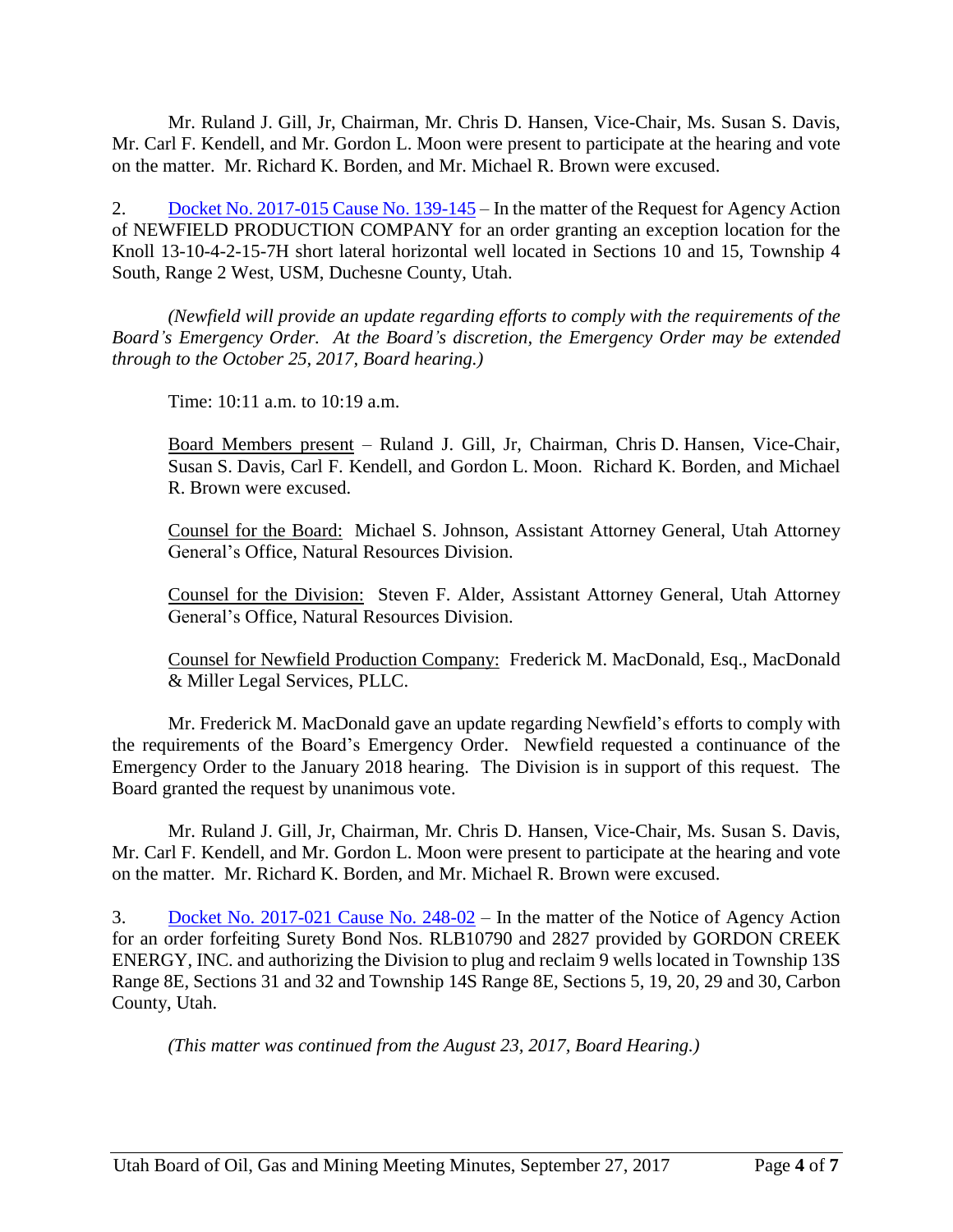Time: 10:19 a.m. to 10:28 a.m.

Board Members present – Ruland J. Gill, Jr, Chairman, Chris D. Hansen, Vice-Chair, Susan S. Davis, Carl F. Kendell, and Gordon L. Moon. Richard K. Borden, and Michael R. Brown were excused.

Counsel for the Board: Michael S. Johnson, Assistant Attorney General, Utah Attorney General's Office, Natural Resources Division.

Counsel for the Division: Meg Osswald, Assistant Attorney General, Utah Attorney General's Office, Natural Resources Division. Witnesses: Dustin Doucet, and Brad Hill.

Counsel for Gordon Creek Energy, Inc.: Brian A. Taylor, Esq., Brian Taylor Law. Not Present.

Ms. Meg Osswald updated the Board on the status of negotiations with Gordon Creek Energy, Inc., and the resulting stipulation. If Gordon Creek Energy, Inc. does not meet the requirements of the stipulation then the Division will move the Board to enter an order against Gordon Creek Energy, Inc. If Gordon Creek Energy, Inc. does meet the requirements of the stipulation then the Division will move the Board to dismiss this matter. No action is required by the Board at this time.

Mr. Ruland J. Gill, Jr, Chairman, Mr. Chris D. Hansen, Vice-Chair, Ms. Susan S. Davis, Mr. Carl F. Kendell, and Mr. Gordon L. Moon were present to participate at the hearing. Mr. Richard K. Borden, and Mr. Michael R. Brown were excused.

4. Docket No. [2017-023](http://ogm.utah.gov/amr/boardtemp/redesign/2017/09_Sep/Dockets/2017-023_270-08_Finley.php) Cause No. 270-08 – In the matter of the Request for Agency Action of FINLEY RESOURCES INC. for an order establishing 40-acre drilling units for the production of oil, gas and associated hydrocarbons from the Eocene Middle and Lower Green River Formations and Portions of the Paleocene Wasatch Transitional Formations, comprised of portions of Sections 14-16, 22 and 23, Township 7 South, Range 20 East, SLM, Uintah County, Utah, and authorizing up to two (2) producing wells on each such drilling unit so established.

Time: 10:28 a.m. to 11:23 a.m.

Board Members present – Ruland J. Gill, Jr, Chairman, Chris D. Hansen, Vice-Chair, Susan S. Davis, Carl F. Kendell, and Gordon L. Moon. Richard K. Borden, and Michael R. Brown were excused.

Counsel for the Board: Michael S. Johnson, Assistant Attorney General, Utah Attorney General's Office, Natural Resources Division.

Counsel for the Division: Steven F. Alder, Assistant Attorney General, Utah Attorney General's Office, Natural Resources Division.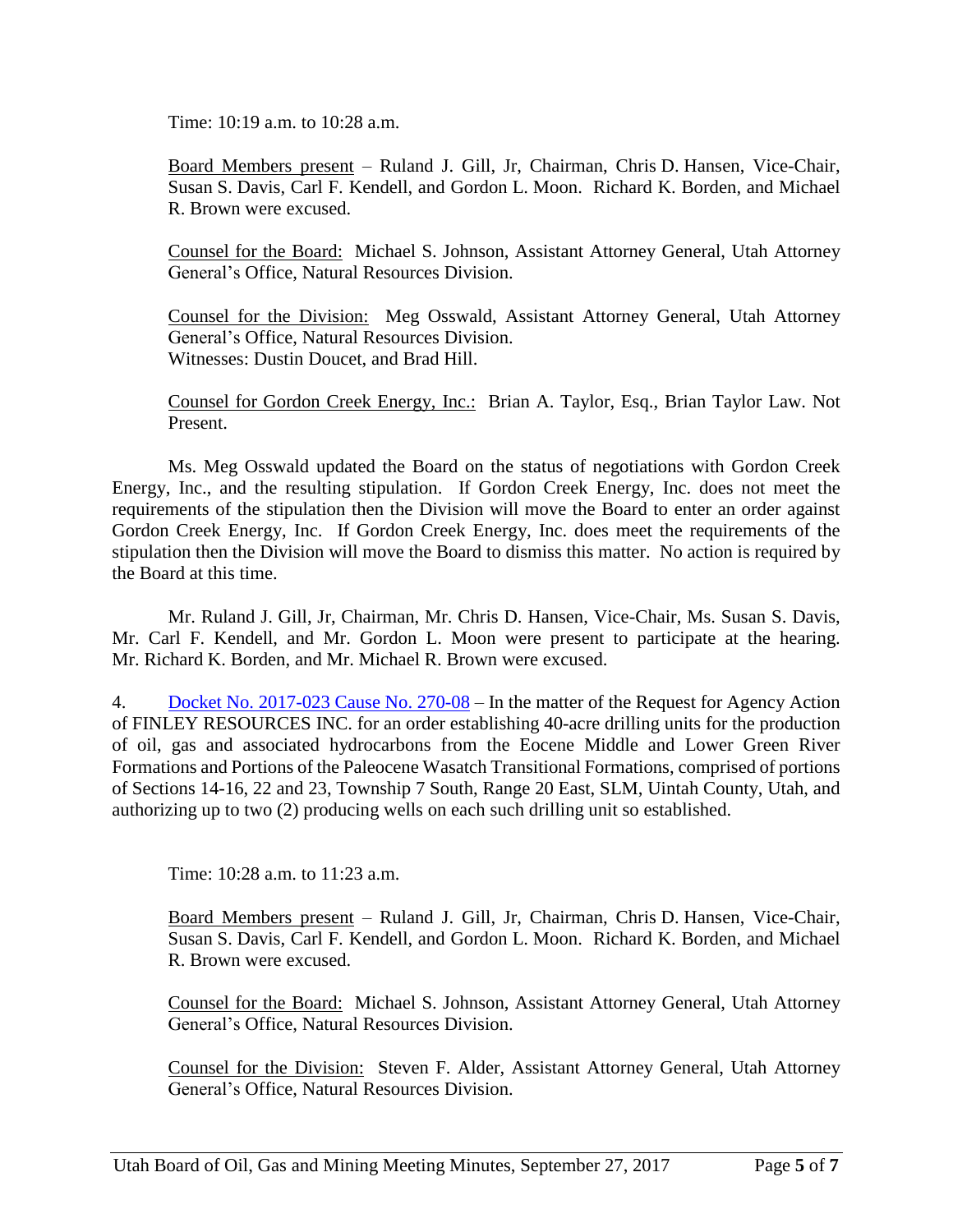Witnesses: Dustin Doucet, Brad Hill, John Rogers.

Counsel for Finley Resources Inc.: Frederick M. MacDonald, Esq., MacDonald & Miller Legal Services, PLLC. Witnesses: Scott Pitzer, Gary Lauman, and Patrick Porter.

The Petitioner requested that the Board approve the request as filed. The Division supports the request. The Board granted the request by unanimous vote.

Mr. Ruland J. Gill, Jr, Chairman, Mr. Chris D. Hansen, Vice-Chair, Ms. Susan S. Davis, Mr. Carl F. Kendell, and Mr. Gordon L. Moon were present to participate at the hearing and vote on the matter. Mr. Richard K. Borden, and Mr. Michael R. Brown were excused.

5. Docket No. [2017-020](http://ogm.utah.gov/amr/boardtemp/redesign/2017/09_Sep/Dockets/2017-020_274-02_Hewitt.php) Cause No. 274-02 – In the matter of the Notice of Agency Action for an order forfeiting Surety Bond No. RLB0012264 provided by HEWITT OPERATING INC. and authorizing the Division to plug and reclaim the Liberty #1 Well API 43-023-30020 located in Section 34, Township 12S, and Range 1E, Juab County, Utah.

*(This matter was continued from the August 23, 2017, Board Hearing.)*

Time: 11:35 a.m. to 5:14 p.m.

Board Members present – Ruland J. Gill, Jr, Chairman, Chris D. Hansen, Vice-Chair, Susan S. Davis, and Gordon L. Moon. Carl F. Kendell was recused from this matter and excused from the meeting. Richard K. Borden, and Michael R. Brown were excused.

Counsel for the Board: Michael S. Johnson, Assistant Attorney General, Utah Attorney General's Office, Natural Resources Division.

Counsel for the Division: Meg Osswald,, and Steven F. Alder, Assistant Attorneys General, Utah Attorney General's Office, Natural Resources Division. Witnesses: John Rogers, Ammon McDonald, and Dustin Doucet.

Counsel for Hewitt Operating Inc., and Entrada Energy Corporation: Kelly A. Williams, Esq., Ray Quinney & Nebeker P.C.

Witnesses: Larry Chambers, David A. Wavrek, Doug Hewitt, Jeremiah Burton, and Chris Cannon.

Counsel for J. David Gowdy, Landowner: Mitchell S. Maio, Esq., Lear & Lear PLLC.

The Division presented testimony and evidence regarding the status of the Liberty #1 Well. The Division is requesting that the Board forfeit the surety bond for the Liberty #1 Well and authorize the Division to plug and reclaim the well. Hewitt Operating Inc. refutes the Divisions claims regarding rule violations and the ability for Liberty #1 Well to become a producing well. The Board decided that, because of late filings and the nature of the way the hearing was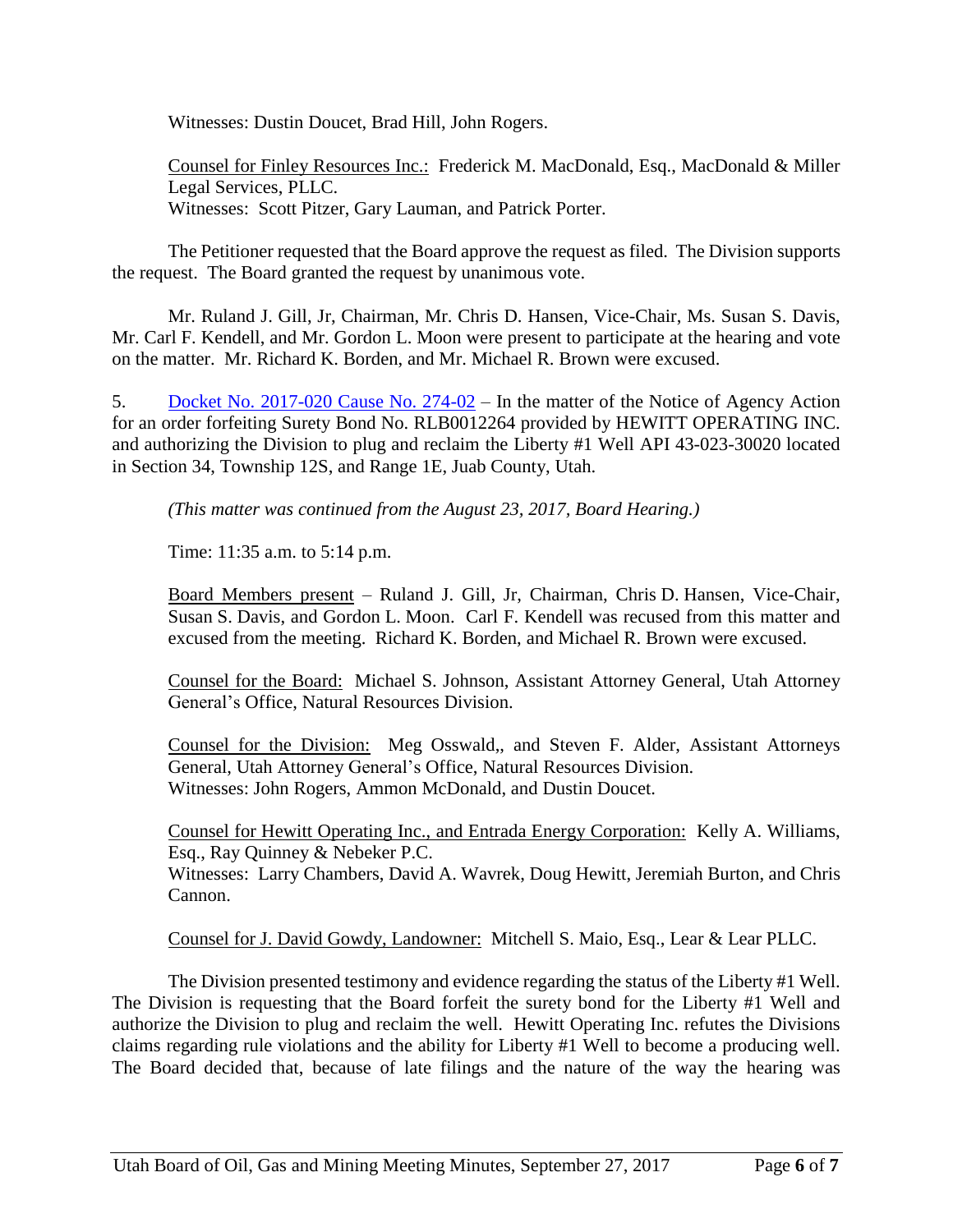proceeding, that this matter would be continued to next month. The Board will issue a directive in a couple of days. This matter is continued to the October 25, 2017 Board Hearing.

Mr. Ruland J. Gill, Jr, Chairman, Mr. Chris D. Hansen, Vice-Chair, Ms. Susan S. Davis, and Mr. Gordon L. Moon were present to participate at the hearing and vote on the matter. Mr. Carl F. Kendell was recused from this matter and excused from the meeting. Mr. Richard K. Borden, and Mr. Michael R. Brown were excused.

The meeting adjourned at 5:14 p.m.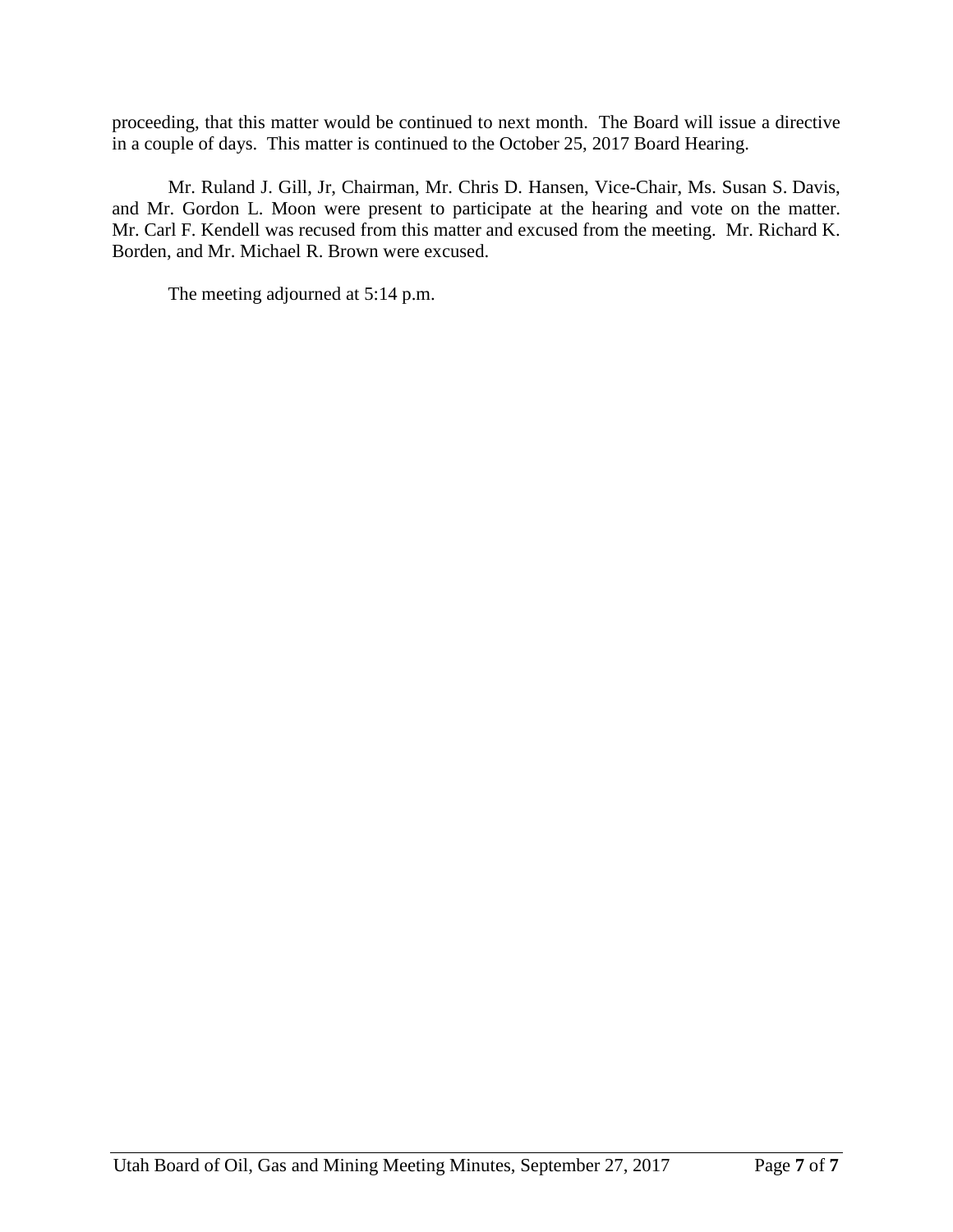# **STATE OF UTAH BOARD OF OIL, GAS & MINING [PROPOSED] HEARING SCHEDULE FOR YEAR 2018**

| <b>HEARING DATE</b> | <b>PETITIONER'S Deadline To File</b><br><b>Request For Agency Action</b> |
|---------------------|--------------------------------------------------------------------------|
| 01/24/2018          | 12/11/2017                                                               |
| 02/28/2018          | 01/10/2018                                                               |
| 03/28/2018          | 02/12/2018                                                               |
| 04/25/2018          | 03/12/2018                                                               |
| 05/23/2018          | 04/10/2018                                                               |
| 06/27/2018          | 05/10/2018                                                               |
| 07/25/2018          | 06/11/2018                                                               |
| 08/22/2018          | 07/10/2018                                                               |
| 09/26/2018          | 08/10/2018                                                               |
| 10/24/2018          | 09/10/2018                                                               |
| 12/05/2018          | 10/15/2018                                                               |
| 01/23/2019          | 12/10/2018                                                               |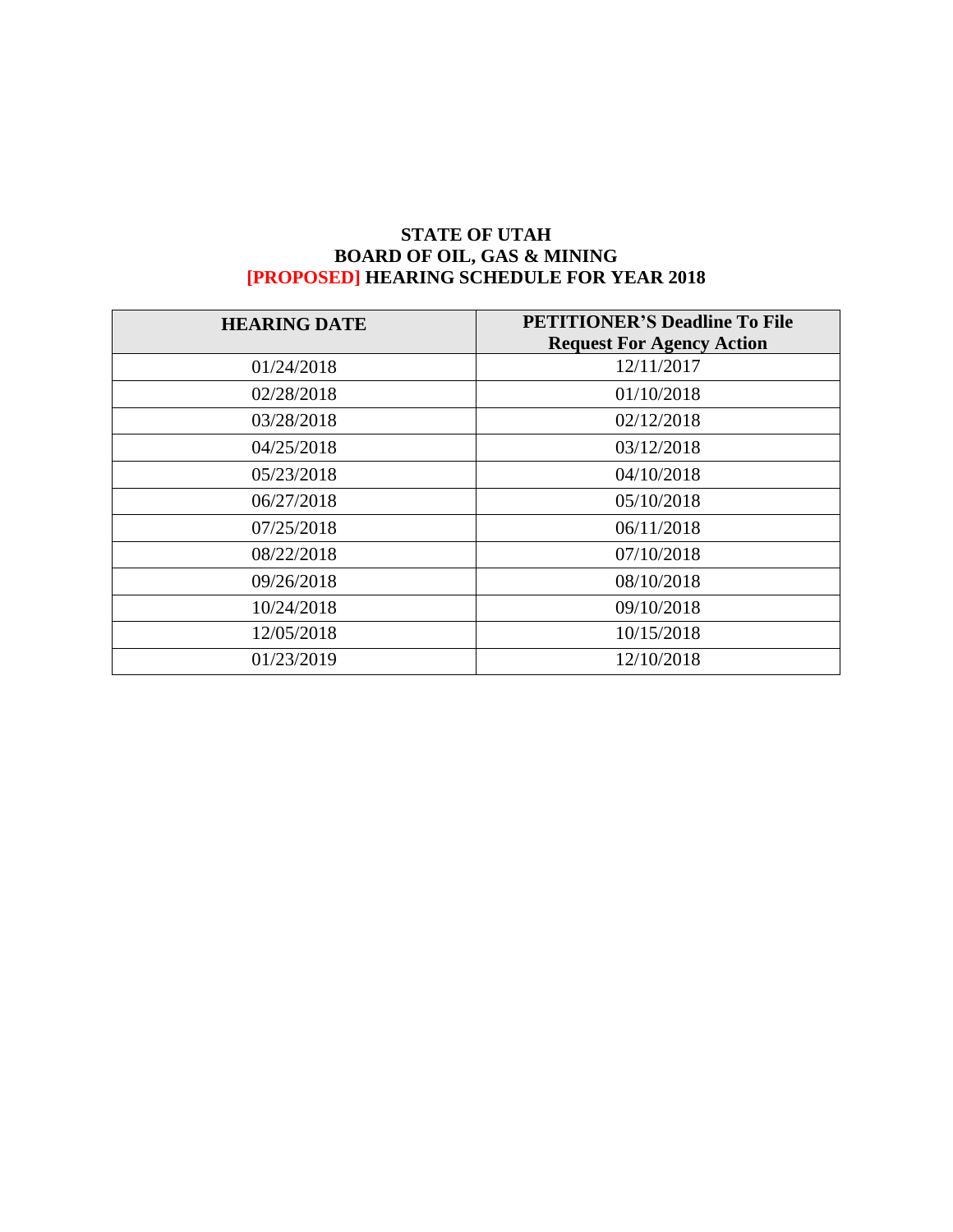### **STATE OF UTAH BOARD OF OIL, GAS & MINING HEARING SCHEDULE FOR YEAR 2018**

# **(INCLUDES DEADLINES FOR DIVISION STAFF)**

| <b>Board</b><br><b>Hearing</b><br><b>Month</b> | <b>Petitioner-</b><br><b>Deadline</b><br>to file<br><b>RAA</b> | <b>Petitioner-</b><br><b>Deadline</b><br>to submit<br><b>Exhibits</b> | Division-<br><b>Deadline</b><br>to approve<br><b>Notices for</b><br>publication | <b>Respondent-</b><br><b>Deadline to</b><br>file Motions<br>&<br><b>Responses</b> | <b>Division-</b><br>15 Day<br>deadline<br>to serve $\&$<br>publish<br><b>NOH</b> | <b>HEARING</b><br><b>DATE</b> |
|------------------------------------------------|----------------------------------------------------------------|-----------------------------------------------------------------------|---------------------------------------------------------------------------------|-----------------------------------------------------------------------------------|----------------------------------------------------------------------------------|-------------------------------|
| <b>JAN</b>                                     | 12/11/2017                                                     | 12/26/2017                                                            | 12/22/2017                                                                      | 01/10/2018                                                                        | 01/09/2018                                                                       | 01/24/2018                    |
| <b>FEB</b>                                     | 01/10/2018                                                     | 01/29/2018                                                            | 01/30/2018                                                                      | 02/12/2018                                                                        | 02/13/2018                                                                       | 02/28/2018                    |
| <b>MAR</b>                                     | 02/12/2018                                                     | 02/26/2018                                                            | 02/27/2018                                                                      | 03/12/2018                                                                        | 03/13/2018                                                                       | 03/28/2018                    |
| <b>APR</b>                                     | 03/12/2018                                                     | 03/26/2018                                                            | 03/27/2018                                                                      | 04/10/2018                                                                        | 04/10/2018                                                                       | 04/25/2018                    |
| <b>MAY</b>                                     | 04/10/2018                                                     | 04/23/2018                                                            | 04/24/2018                                                                      | 05/09/2018                                                                        | 05/08/2018                                                                       | 05/23/2018                    |
| <b>JUN</b>                                     | 05/10/2018                                                     | 05/29/2018                                                            | 05/29/2018                                                                      | 06/11/2018                                                                        | 06/12/2018                                                                       | 06/27/2018                    |
| <b>JUL</b>                                     | 06/11/2018                                                     | 06/25/2018                                                            | 06/26/2018                                                                      | 07/10/2018                                                                        | 07/10/2018                                                                       | 07/25/2018                    |
| <b>AUG</b>                                     | 07/10/2018                                                     | 07/23/2018                                                            | 07/31/2018                                                                      | 08/08/2018                                                                        | 08/07/2018                                                                       | 08/22/2018                    |
| <b>SEP</b>                                     | 08/10/2018                                                     | 08/27/2018                                                            | 08/28/2018                                                                      | 09/10/2018                                                                        | 09/11/2018                                                                       | 09/26/2018                    |
| <b>OCT</b>                                     | 09/10/2018                                                     | 09/24/2018                                                            | 09/25/2018                                                                      | 10/10/2018                                                                        | 10/09/2018                                                                       | 10/24/2018                    |
| <b>DEC</b>                                     | 10/15/2018                                                     | 11/05/2018                                                            | 11/06/2018                                                                      | 11/19/2018                                                                        | 11/20/2017                                                                       | 12/05/2018                    |
| <b>JAN</b>                                     | 12/10/2018                                                     | 12/24/2018                                                            | 12/21/2018                                                                      | 01/09/2018                                                                        | 01/08/2019                                                                       | 01/23/2019                    |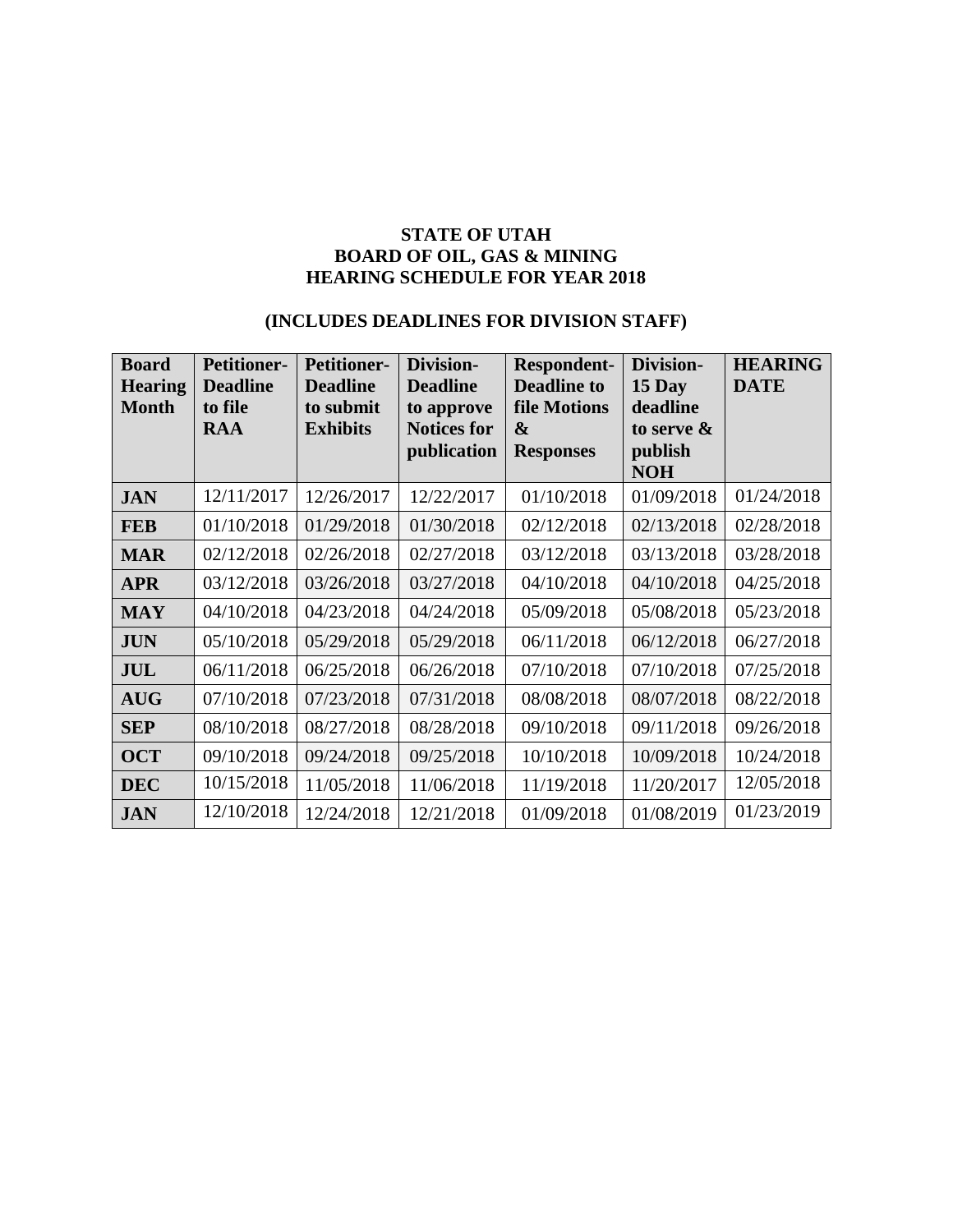# **DRAFT OCTOBER AGENDA** BEFORE THE BOARD OF OIL, GAS AND MINING DEPARTMENT OF NATURAL RESOURCES IN AND FOR THE STATE OF UTAH



A public meeting will be held on Wednesday, October 25, 2017, in the auditorium of the Department of Natural Resources, 1594 West North Temple, Salt Lake City, Utah. The meeting will be streamed live on the Department of Natural Resources YouTube channel. The link for the Briefing Session is [https://youtu.be/MILZkWKKJ\\_A,](https://youtu.be/MILZkWKKJ_A) and the link for the Board Hearing is [https://youtu.be/iLQpQHD1RAU.](https://youtu.be/iLQpQHD1RAU)

On Tuesday, October 24, the Board will tour oil, gas, and mining sites in County. The public is invited to attend but must provide their own transportation and lunch. The Board will depart from the north parking lot of the Department of Natural Resources, 1594 West North Temple, Salt Lake City, at 7:30 a.m.

The Division of Oil, Gas and Mining will conduct a Briefing Session at 9:00 a.m.:

1.

- 2.
- 3. Proposed Board Hearing Schedule for 2018
- 4. Other
- 5. Next Month's Agenda and Division Calendar
- 6. Opportunity for Public Comment

The Board will hear the following Matters at 10:00 a.m.:

1. [Docket No. 2017-024 Cause No. 139-149](http://ogm.utah.gov/amr/boardtemp/redesign/2017/10_Oct/Dockets/2017-024_139-149_Axia.php) – In the matter of the Request for Agency Action of AXIA ENERGY II, LLC for an order modifying the Board's orders entered in Cause Nos. 131-14, 139-42, 139-84 and 139-90 to establish 1,280 acre (or substantial equivalent) drilling units for the production of oil, gas and associated hydrocarbons from the Lower Green River-Wasatch (Colton) Formations, comprised of Sections 14, 15, 16, 17, 18, 20, 21, 22 and 23 of Township 2 South, Range 2 West, USM, Duchesne County, Sections 18 and 19 of Township 2 South, Range 1 West, USM, Duchesne County, Sections 14 and 23 of Township 2 South, Range 1 West, USM, Uintah County and Section 13 of Township 2 South, Range 3 West, USM, Duchesne County, Utah.

2. [Docket No. 2017-025 Cause No. 270-09](http://ogm.utah.gov/amr/boardtemp/redesign/2017/10_Oct/Dockets/2017-025_270-09_Ultra.php) – In the matter of the Request for Agency Action of ULTRA RESOURCES, INC. for approval of waterflood operations in the Eocene Middle and Lower Green River Formations in the S<sup>1</sup>/<sub>2</sub>NW<sup>1</sup>/4SE<sup>1</sup>/<sub>4</sub>, S<sup>1</sup>/<sub>2</sub>NW<sup>1</sup>/4SE<sup>1</sup>/<sub>4</sub>, N½SW¼SE¼, N½S½SW¼SE¼, S½N½N½SW¼, S½N½SW¼, N½S½SW¼ and N½S½S½SW¼ of Section 4, Township 8 South, Range 20 East, SLM, Uintah County, Utah, and certification of said operations as an enhanced recovery project.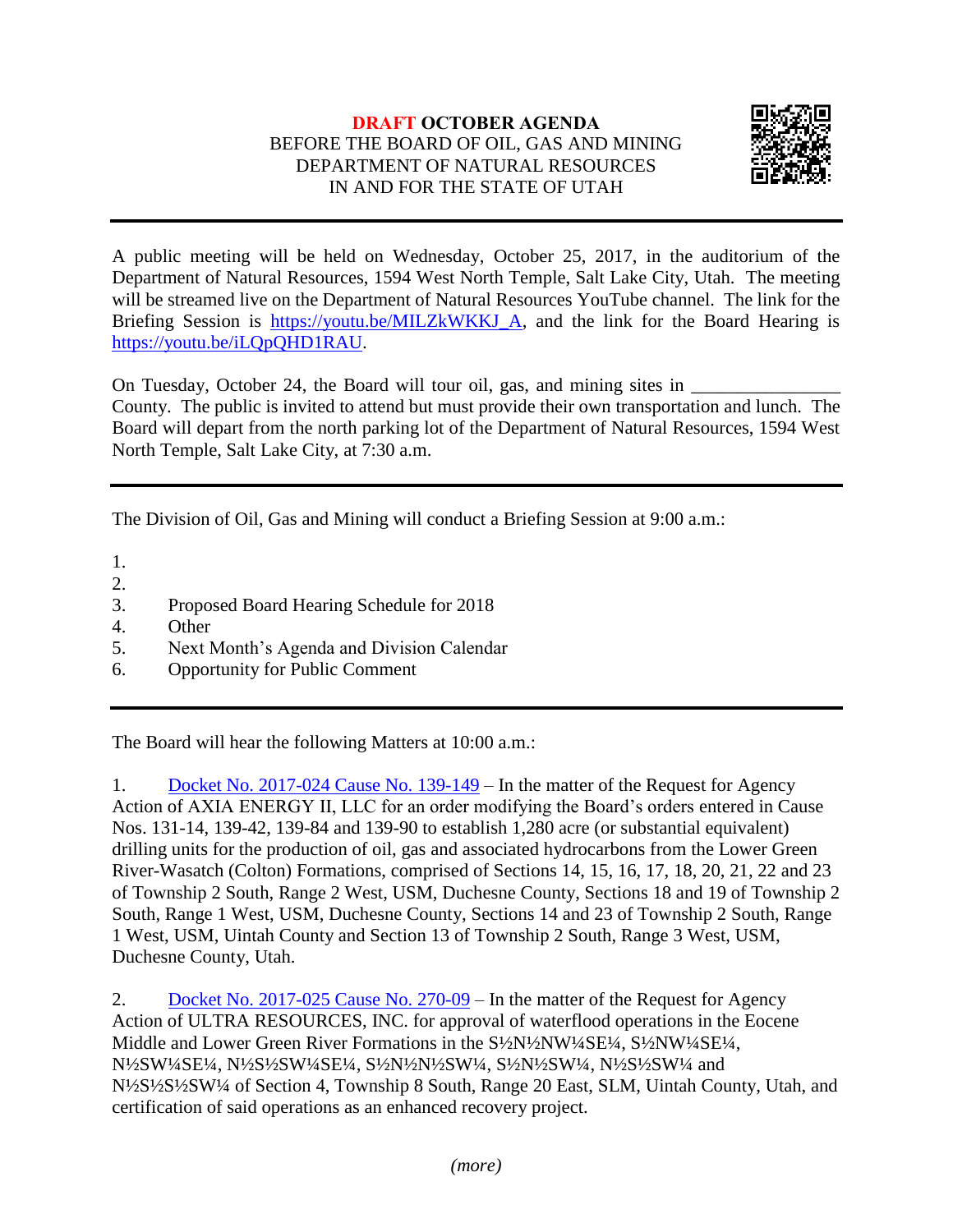#### **Board Agenda for October 25, 2017**

3. [Docket No. 2017-026 Cause No. 142-15](http://ogm.utah.gov/amr/boardtemp/redesign/2017/10_Oct/Dockets/2017-026_142-15_Finley.php) – In the matter of the Request for Agency Action of FINLEY RESOURCES INC. for an order establishing drilling units for the production of oil, gas and associated hydrocarbons from the Eocene Middle and Lower Green River Formations and Portions of the Paleocene Wasatch Transitional Formations, comprised of portions of Sections 11, 14, 25 and 35, Township 4 South, Range 2 East, USM and Section 6, Township 5 South, Range 3 East USM, Uintah County, Utah, and authorizing wells on each such drilling unit so established to achieve an approximate equivalent 20-acre well density.

4. [Docket No. 2017-027 Cause No. 139-150](http://ogm.utah.gov/amr/boardtemp/redesign/2017/10_Oct/Dockets/2017-027_139-150_Newfield.php) – In the matter of the Request for Agency Action of NEWFIELD PRODUCTION COMPANY for an order establishing stand-up (vertical) 1280-acre (or substantial equivalent) drilling units for the production of oil, gas and associated hydrocarbons from the Lower Green River-Wasatch Formations within Township 4 South, Ranges 1 East and 1 through 3 West, USM, Duchesne and Uintah Counties, Utah.

Copies of the agenda are available a[t www.ogm.utah.gov](http://www.ogm.utah.gov/) and at the administrative offices. Pursuant to the Americans with Disabilities Act, persons requiring auxiliary communicative aids and services to enable them to participate in this hearing should call Julie Ann Carter at (801) 538-5277, at least three working days prior to the hearing. One or more members of the Board may participate electronically pursuant to R641- 100-600. The specified meeting location would serve as the anchor location for participation by the public.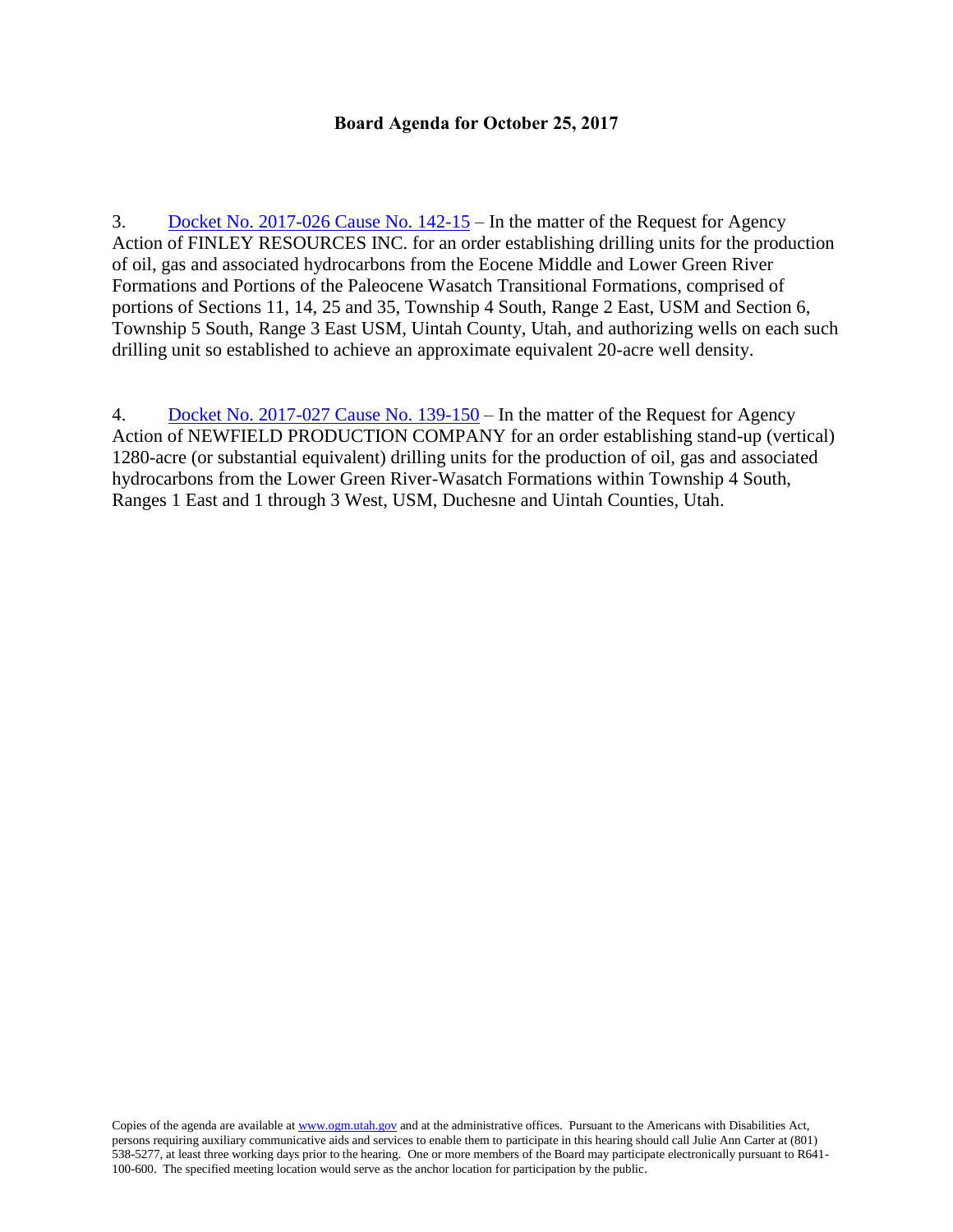| September 2017 |                             |         |                            |                |                                                                                                                                                                      |                                                                                                                                                                                                                      |
|----------------|-----------------------------|---------|----------------------------|----------------|----------------------------------------------------------------------------------------------------------------------------------------------------------------------|----------------------------------------------------------------------------------------------------------------------------------------------------------------------------------------------------------------------|
| Sunday         | Monday                      | Tuesday | Wednesday                  | Thursday       | Friday                                                                                                                                                               | Saturday                                                                                                                                                                                                             |
|                |                             |         |                            |                | $\mathbf{1}$                                                                                                                                                         | $\overline{2}$                                                                                                                                                                                                       |
| 3              | $\overline{4}$<br>Labor Day | 5       | 6                          | $\overline{7}$ | 8                                                                                                                                                                    | 9                                                                                                                                                                                                                    |
| 10             | 11<br><b>Filing Day</b>     | 12      | 13                         | 14             | 15                                                                                                                                                                   | 16                                                                                                                                                                                                                   |
| 17             | 18                          | 19      | 20                         | 21             | 22                                                                                                                                                                   | 23                                                                                                                                                                                                                   |
| 24             | 25<br><b>Exhibits Due</b>   | 26      | 27<br><b>Board Hearing</b> | 28             | 29                                                                                                                                                                   | 30                                                                                                                                                                                                                   |
|                |                             |         |                            |                | August 2017<br>Su M T W Th F Sa<br>$2 \quad 3 \quad 4 \quad 5$<br>$\mathbf{1}$<br>6 7 8 9 10 11 12<br>13 14 15 16 17 18 19<br>20 21 22 23 24 25 26<br>27 28 29 30 31 | October 2017<br>Su M T W Th F Sa<br>$\overline{1}$<br>$2 \quad 3$<br>$\overline{5}$<br>$\bf 6$<br>$\overline{4}$<br>$\overline{7}$<br>8 9 10 11 12 13 14<br>15 16 17 18 19 20 21<br>22 23 24 25 26 27 28<br>29 30 31 |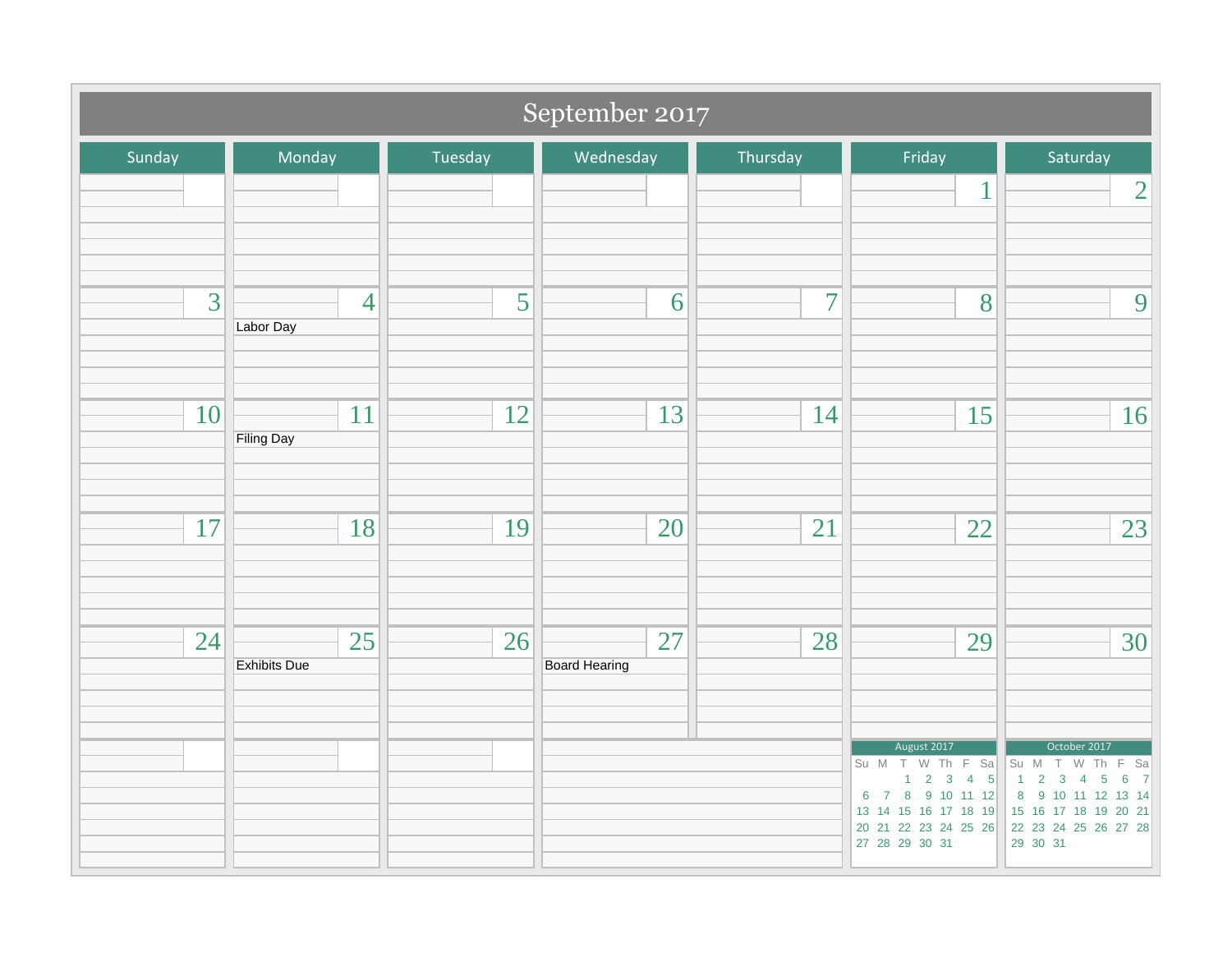| October 2017                                                     |                                                        |                               |                            |                                             |                                                                                                                                                          |                                                                                                                                                                         |
|------------------------------------------------------------------|--------------------------------------------------------|-------------------------------|----------------------------|---------------------------------------------|----------------------------------------------------------------------------------------------------------------------------------------------------------|-------------------------------------------------------------------------------------------------------------------------------------------------------------------------|
| Sunday                                                           | Monday                                                 | Tuesday                       | Wednesday                  | Thursday                                    | Friday                                                                                                                                                   | Saturday                                                                                                                                                                |
| <b>IOGCC Annual Meeting</b><br>Pittsburgh, PA<br>$(10/1 - 10/3)$ | $\overline{2}$                                         | 3                             | 4                          | 5                                           | 6                                                                                                                                                        | $\overline{7}$                                                                                                                                                          |
| 8                                                                | 9<br><b>Columbus Day</b>                               | 10<br><b>Filing Day</b>       | 11                         | 12<br>Collaborative Meeting -<br>Duchesne   | 13                                                                                                                                                       | 14                                                                                                                                                                      |
| 15                                                               | 16                                                     | 17                            | 18<br>Legislative Interim  | 19                                          | 20<br>Filing Day - RAA's                                                                                                                                 | 21                                                                                                                                                                      |
| 22                                                               | 23                                                     | 24<br><b>Board Field Trip</b> | 25<br><b>Board Hearing</b> | 26<br><b>CCP Meeting</b><br>Green River, UT | 27                                                                                                                                                       | 28                                                                                                                                                                      |
| 29                                                               | 30<br><b>IMCC Mid-Year Meeting</b><br>$(10/30 - 11/1)$ | 31<br>Halloween               |                            |                                             | September 2017<br>Su M T W Th F Sa<br>$1 \quad 2$<br>$3 \t4 \t5 \t6 \t7 \t8 \t9$<br>10 11 12 13 14 15 16<br>17 18 19 20 21 22 23<br>24 25 26 27 28 29 30 | November 2017<br>Su M T W Th F Sa<br>$\overline{2}$<br>$3 \quad 4$<br>$\mathbf{1}$<br>5 6 7 8 9 10 11<br>12 13 14 15 16 17 18<br>19 20 21 22 23 24 25<br>26 27 28 29 30 |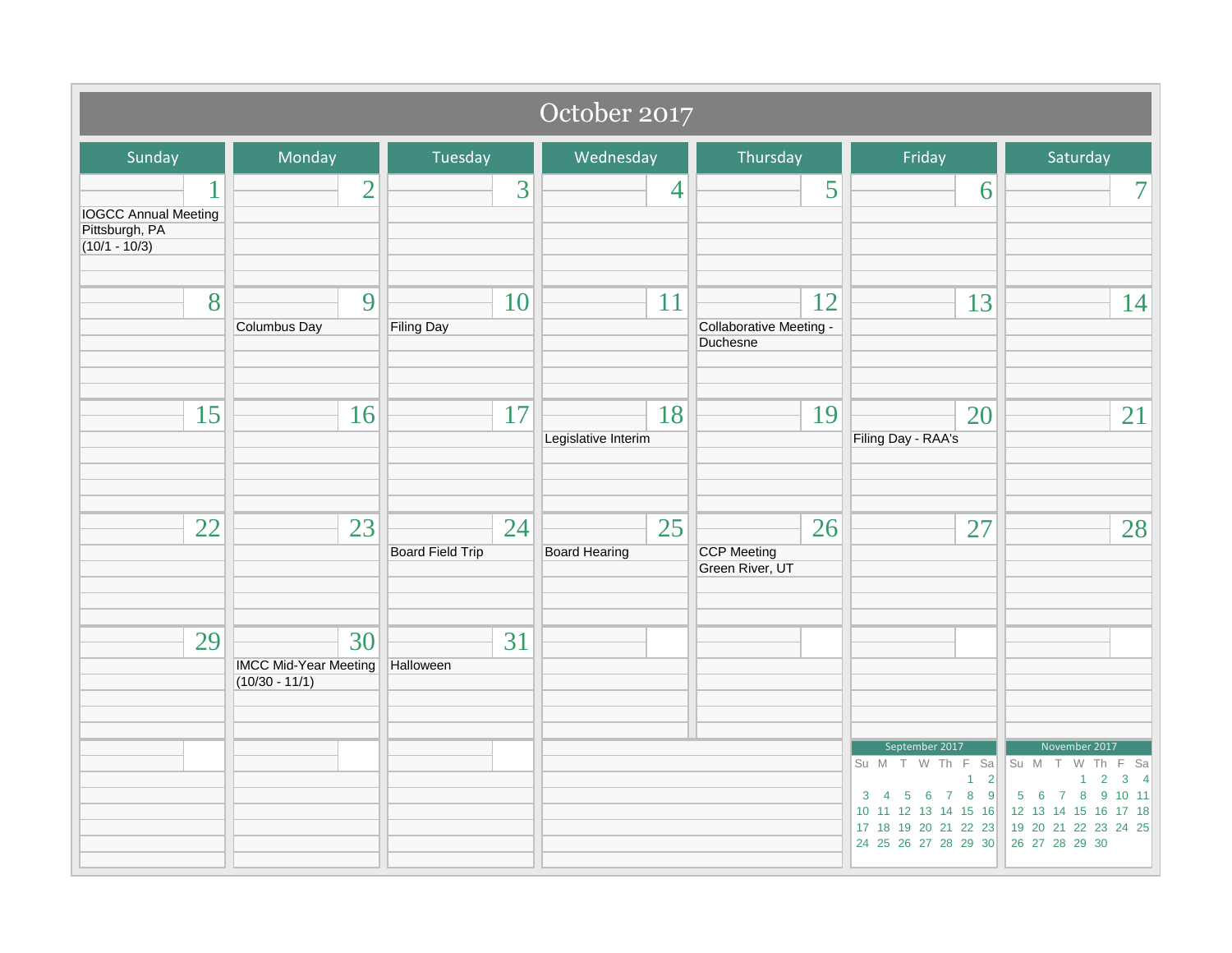| November 2017              |                                             |                |                           |                               |                                                                                                                                                               |                                                                                                                                                                           |
|----------------------------|---------------------------------------------|----------------|---------------------------|-------------------------------|---------------------------------------------------------------------------------------------------------------------------------------------------------------|---------------------------------------------------------------------------------------------------------------------------------------------------------------------------|
| Sunday                     | Monday                                      | Tuesday        | Wednesday                 | Thursday                      | Friday                                                                                                                                                        | Saturday                                                                                                                                                                  |
|                            |                                             |                | 1                         | $\overline{2}$                | 3                                                                                                                                                             | $\overline{4}$                                                                                                                                                            |
| 5<br>Daylight Savings Ends | 6<br><b>Exhibits Due</b>                    | $\overline{7}$ | 8                         | 9                             | 10<br>State Offices Closed -<br>Veterans' Day Observed                                                                                                        | 11<br>Veterans' Day                                                                                                                                                       |
| 12                         | 13                                          | 14             | 15<br>Legislative Interim | 16                            | 17                                                                                                                                                            | 18                                                                                                                                                                        |
| 19                         | 20<br>Filing Day - Motions and<br>Responses | 21             | 22                        | 23<br><b>Thanksgiving Day</b> | 24                                                                                                                                                            | 25                                                                                                                                                                        |
| 26                         | 27                                          | 28             | 29                        | 30                            |                                                                                                                                                               |                                                                                                                                                                           |
|                            |                                             |                |                           |                               | October 2017<br>Su M T W Th F Sa<br>$2 \t3 \t4 \t5 \t6 \t7$<br>$\mathbf{1}$<br>8 9 10 11 12 13 14<br>15 16 17 18 19 20 21<br>22 23 24 25 26 27 28<br>29 30 31 | December 2017<br>Su M T W Th<br>E<br>Sa<br>$\overline{2}$<br>$3 \quad 4$<br>9<br>5 6 7<br>8<br>10 11 12 13 14 15 16<br>17 18 19 20 21 22 23<br>24 25 26 27 28 29 30<br>31 |